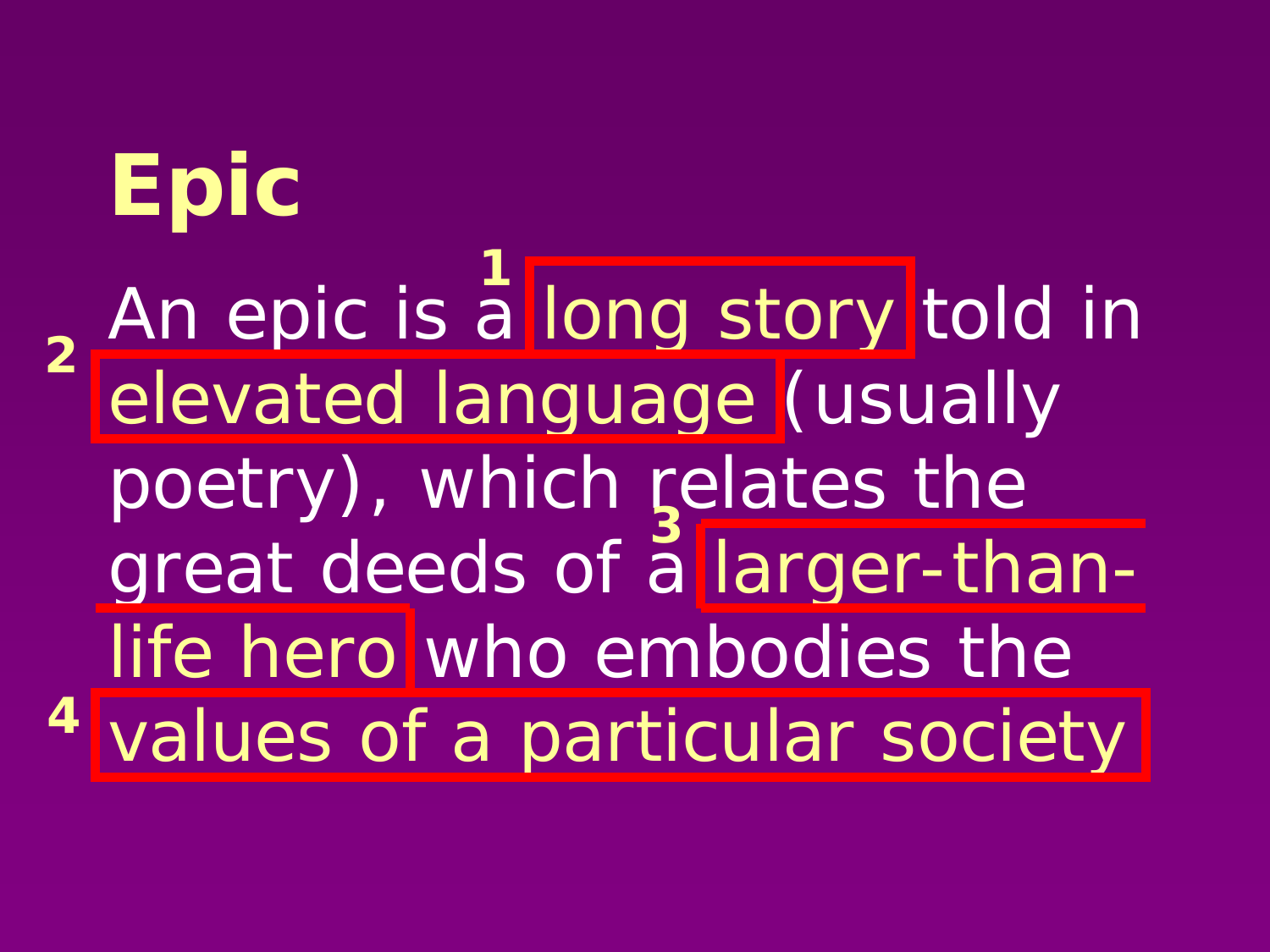## **The Epic: Other Characteristics**

- obstacles to overcome
- supernatural forces at work
- vast setting (involves exotic lands or several nations)
- archetypes: characters, situations, and images that are recognizable in many times and cultures; e.g. temptress, loyal servant, treasure, contests
- quest/journey for something of value
- glorification of hero at end
- rooted in specific culture and society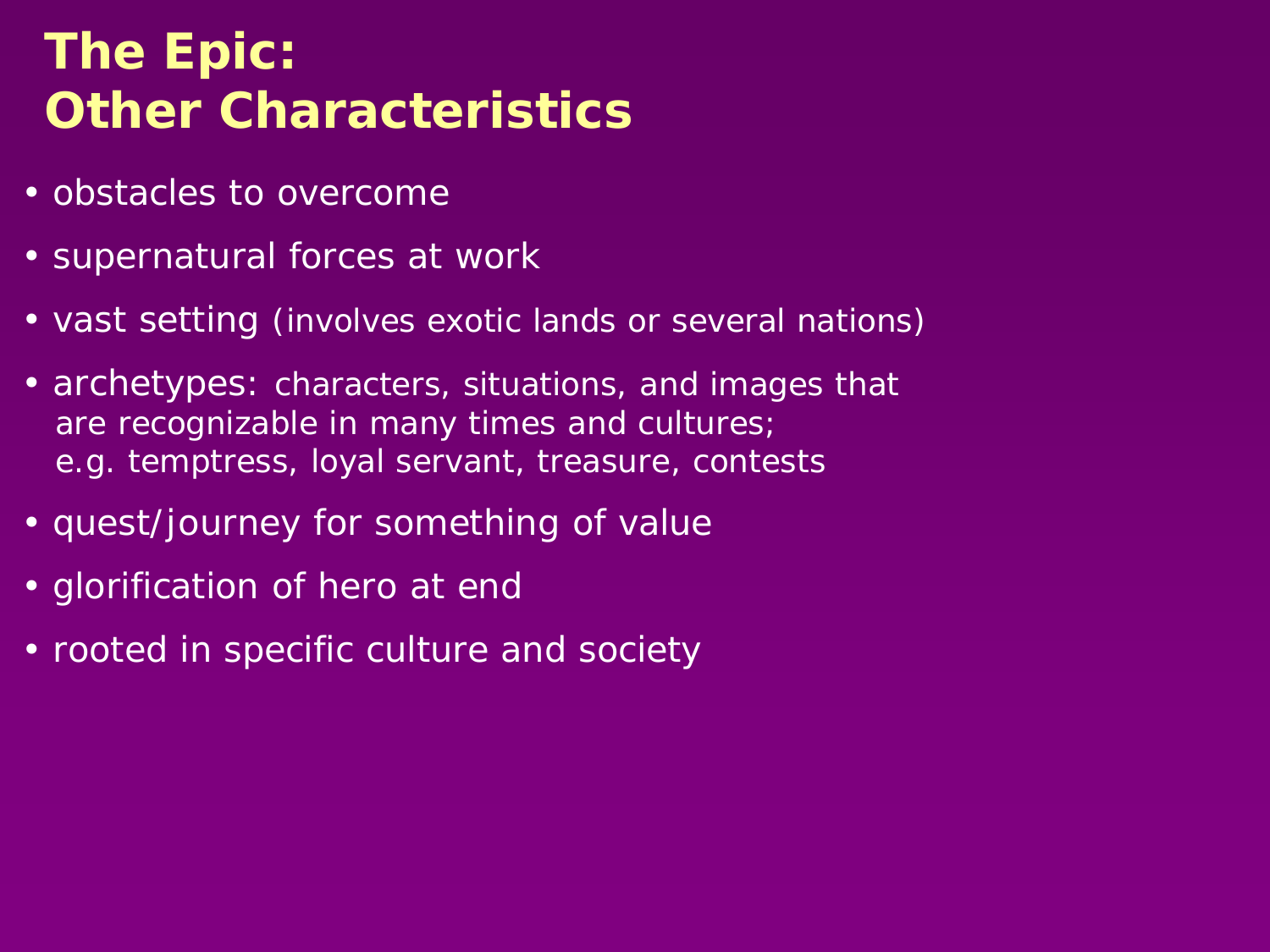## **The Epic: Other Characteristics**

- **episodic structure**
- **in medias res** (in MED-ee-uhs RAYS) story begins "in the middle of things"
- **invocation**: a prayer of entreaty that is usually a call for a divine presence—offered at the beginning of a meeting or service of worship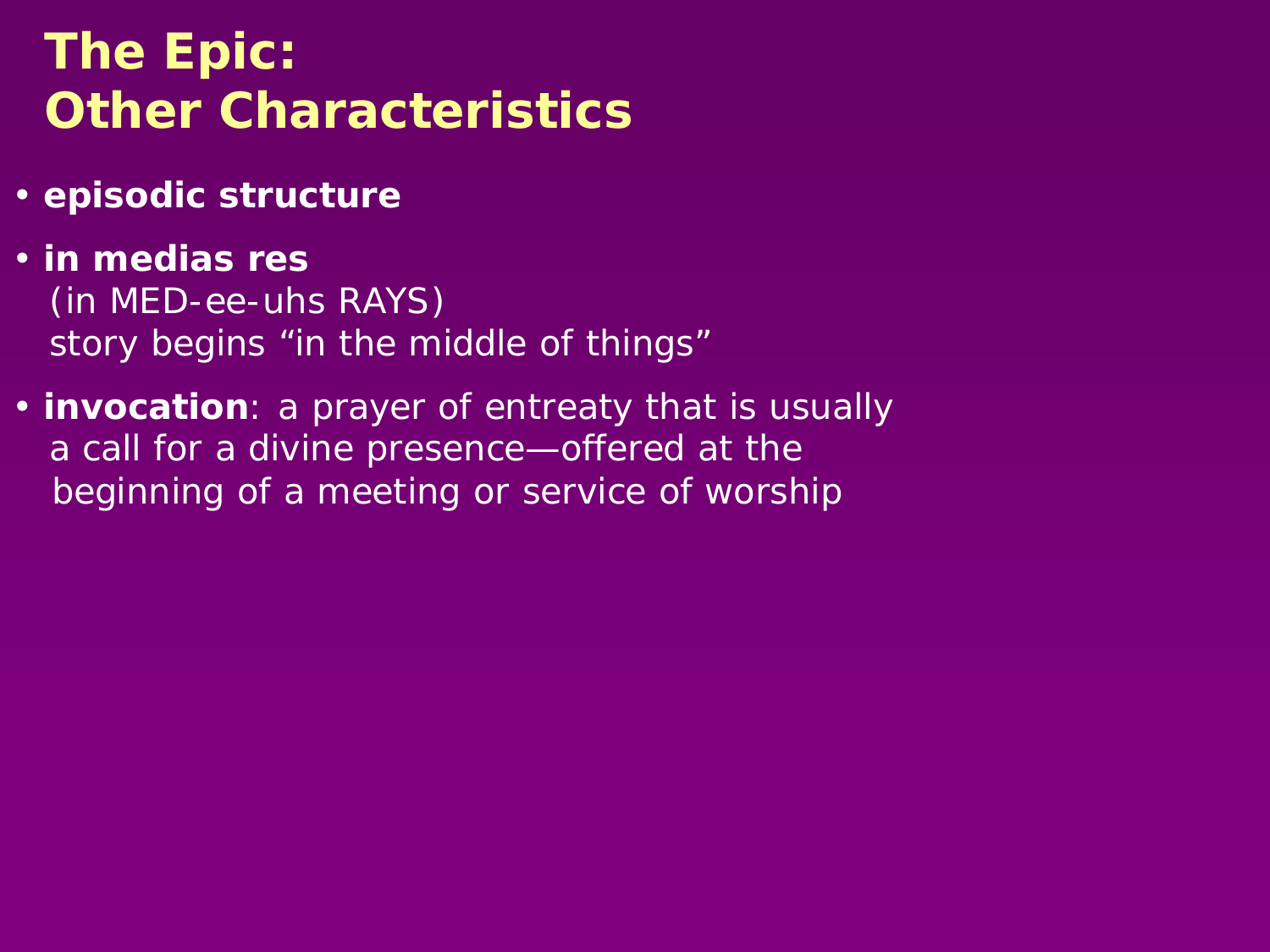## **The Epic: Other Characteristics**

### • **epithets**

brief descriptive phrases used to characterize a particular person or thing; e.g. "the gray-eyed goddess, Athena" or "the wine-dark sea"

#### • **allusions**

especially references to other myths outside the *Odyssey* itself

• **Homeric Similes** (also Heroic or Epic Similes) compare heroic or epic events to simple and easily understandable everyday events—events the audience would recognize